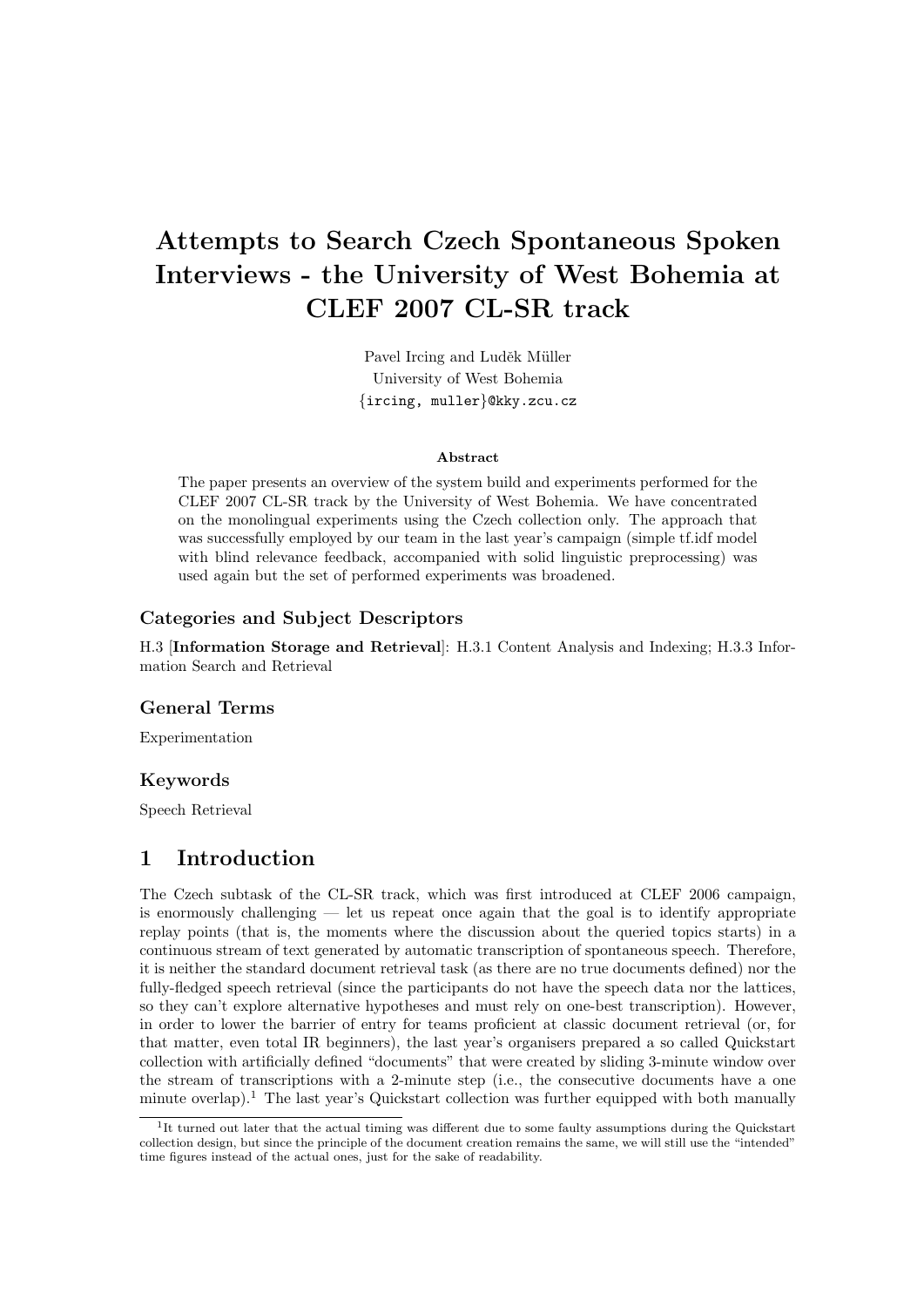and automatically generated keywords (see [5] for details) but they have shown itself to be of no benefit for IR performance [3](the former for the timing problems, the latter for the problems with their assignment that yet remain to be identified) and thus have been dropped from this year's data. The scripts for generating such Quickstart collection with variable window and overlap times were also included in the data release.

# 2 System description

Our current system largely builds upon the one that was successful in the last year's campaign [3], with only minor modifications and larger set of tested settings.

## 2.1 Linguistic preprocessing

Stemming (or lemmatization) is considered to be vital for good IR performance even in the case of weakly inflected languages such as English; thus it is probably even more crucial for Czech as the representative of the richly inflectional language family. This assumption was experimentally proven by our group in the last year's CLEF CL-SR track [3]. Thus we have used the same method of linguistic preprocessing, that is, the serial combination of Czech morphological analyser and tagger [2], which provides both the lemma and stem for each input word form, together with a detailed morphological tag. This tag (namely it's first position) is used for stop-word removal we removed from indexing all the words that were tagged as prepositions, conjunctions, particles and interjections.

## 2.2 Retrieval

All our retrieval experiments were performed using the Lemur toolkit [1], which offers a variety of retrieval models. We have decided to stick to the  $tf.idf$  model where both documents and queries are represented as weighted term vectors  $\vec{d}_i = (w_{i,1}, w_{i,2}, \cdots, w_{i,n})$  and  $\vec{q}_k = (w_{k,1}, w_{k,2}, \cdots, w_{k,n}),$ respectively (n denotes the total number of distinct terms in the collection). The inner-product of such weighted term vectors then determines the similarity between individual documents and queries. There are many different formulas for computation of the weights  $w_{i,j}$ , we have tested two of them, varying in the tf component:

#### Raw term frequency

$$
w_{i,j} = tf_{i,j} \cdot \log \frac{d}{df_j} \tag{1}
$$

where  $tf_{i,j}$  denotes the number of occurrences of the term  $t_j$  in the document  $d_i$  (term frequency), d is the total number of documents in the collection and finally  $df_i$  denotes the number of documents that contain  $t_i$ .

#### BM25 term frequency

$$
w_{i,j} = \frac{k_1 \cdot tf_{i,j}}{tf_{i,j} + k_1(1 - b + b\frac{l_d}{l_C})} \cdot \log \frac{d}{df_j}
$$
 (2)

where  $tf_{i,j}$ , d and  $df_i$  have the same meaning as in (1),  $l_d$  denotes the length of the document,  $l_c$ the average length of a document in the collection and finally  $k_1$  and b are the parameters to be set.

The tf components for queries are defined analogously, except for the average length of a query, which obviously cannot be determined as the system is not aware of the full query set and processes one query at a time. The Lemur documentation is however not clear about the exact way of handling the  $l_C$  value for queries.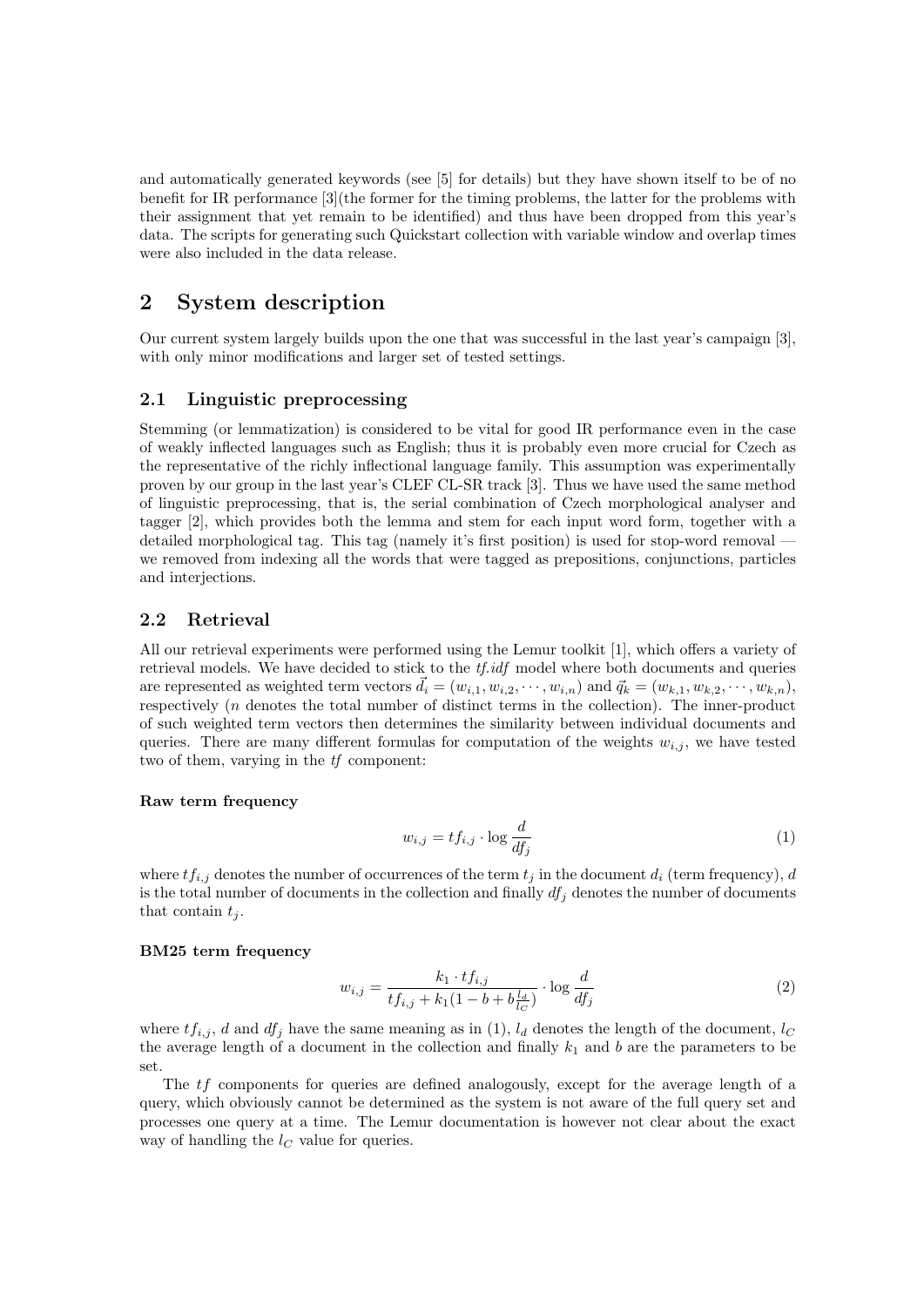The values of  $k_1$  and b were set according to the suggestions made by [7] and [6], that is  $k_1 = 1.2$ and  $b = 0.75$  for computing document weights and  $k_1 = 1$  and  $b = 0^2$  for query weights.

We have also tested the influence of the blind relevance feedback. The simplified version of the Rocchio's relevance feedback implemented in Lemur [7] was used for this purposes. The original Rocchio's algorithm is defined by the formula

$$
\vec{q}_{new} = \vec{q}_{old} + \alpha \cdot \vec{d}_R - \beta \cdot \vec{d}_{\bar{R}}
$$

where R and  $\bar{R}$  denote the set of relevant and non-relevant documents, respectively, and  $\vec{d}_R$ and  $d_{\bar{R}}$  denote the corresponding centroid vectors of those sets. In other words, the basic idea behind this algorithm is to move the query vector closer to the relevant documents and away from the non-relevant ones. In the case of blind feedback, the top M documents from the first-pass run are simply considered to be relevant. The Lemur modification of this algorithm sets the  $\beta = 0$ and keeps only the K top-weighted terms in  $d_R$ .

## 3 Experimental Evaluation

We have created 3 different indices from the collection — using original data and their lemmatized and stemmed version. There were 29 training topics and 42 evaluation topics defined by the organisers. We have first run the set of experiments for the training topics (see Table 1), comparing:

- Results obtained for the queries constructed by concatenating the tokens (either words, lemmas or stems) from the <title> and <desc> fields of the topics (TD - upper section of the table) with results for queries made from all three topic fields, i.e. <title>, <desc> and <narr> (TDN - lower section).
- Results achieved on the "original" Quickstart collection (i.e. 3-minute window with 1-minute overlap - Segments 3-1) with results computed using the collection created by using 2-minute window with 1-minute overlap (Segments 2.1).

In all cases the performance of raw term frequency (Raw TF) and BM25 term frequency (BM25 TF) is tested, both with (BRF) and without (no FB) application of the blind relevance feedback. The mean Generalized Average Precision  $(mGAP)$  is used as the evaluation metric — the details about this measure can be found in [4].

|            |        | Segments 3-1 |            |          |        | Segments 2-1 |            |           |        |
|------------|--------|--------------|------------|----------|--------|--------------|------------|-----------|--------|
|            |        | Raw TF       |            | BM25 TF  |        | Raw TF       |            | BM25 TF   |        |
|            |        | $no$ $FB$    | <b>BRF</b> | $no$ -FB | BRF    | $no$ $FB$    | <b>BRF</b> | $no$ $FB$ | BRF    |
| <b>TD</b>  | words  | 0.0184       | 0.0183     | 0.0152   | 0.0183 | 0.0212       | 0.0246     | 0.0147    | 0.0174 |
|            | lemmas | 0.0277       | 0.0303     | 0.0279   | 0.0324 | 0.0293       | 0.0383     | 0.0276    | 0.0346 |
|            | stems  | 0.0281       | 0.0315     | 0.0258   | 0.0322 | 0.0323       | 0.0389     | 0.0281    | 0.0335 |
| <b>TDN</b> | words  | 0.0194       | 0.0209     | 0.0132   | 0.0169 | 0.0211       | 0.0234     | 0.0161    | 0.0202 |
|            | lemmas | 0.0330       | 0.0374     | 0.0231   | 0.0325 | 0.0389       | 0.0453     | 0.0286    | 0.0376 |
|            | stems  | 0.0332       | 0.0356     | 0.0235   | 0.0341 | 0.0390       | 0.0443     | 0.0288    | 0.0374 |

Table 1: Mean GAP of the individual runs - training topics.

Then we identified the 5 most promising/illustrative runs from the Table 1, repeated them for the evaluation topics and send to the organisers for judgment. After receiving the relevance judgments for evaluation topics, we have replicated all the runs for those topics too (Table 2).

It turns out that the structure of the results for different experimental settings is similar for both the training and evaluation topics - thus we could observe the following trends:

 $^{2}$ This is actually not a choice, as the value of b is hard-set to 0 for queries in Lemur.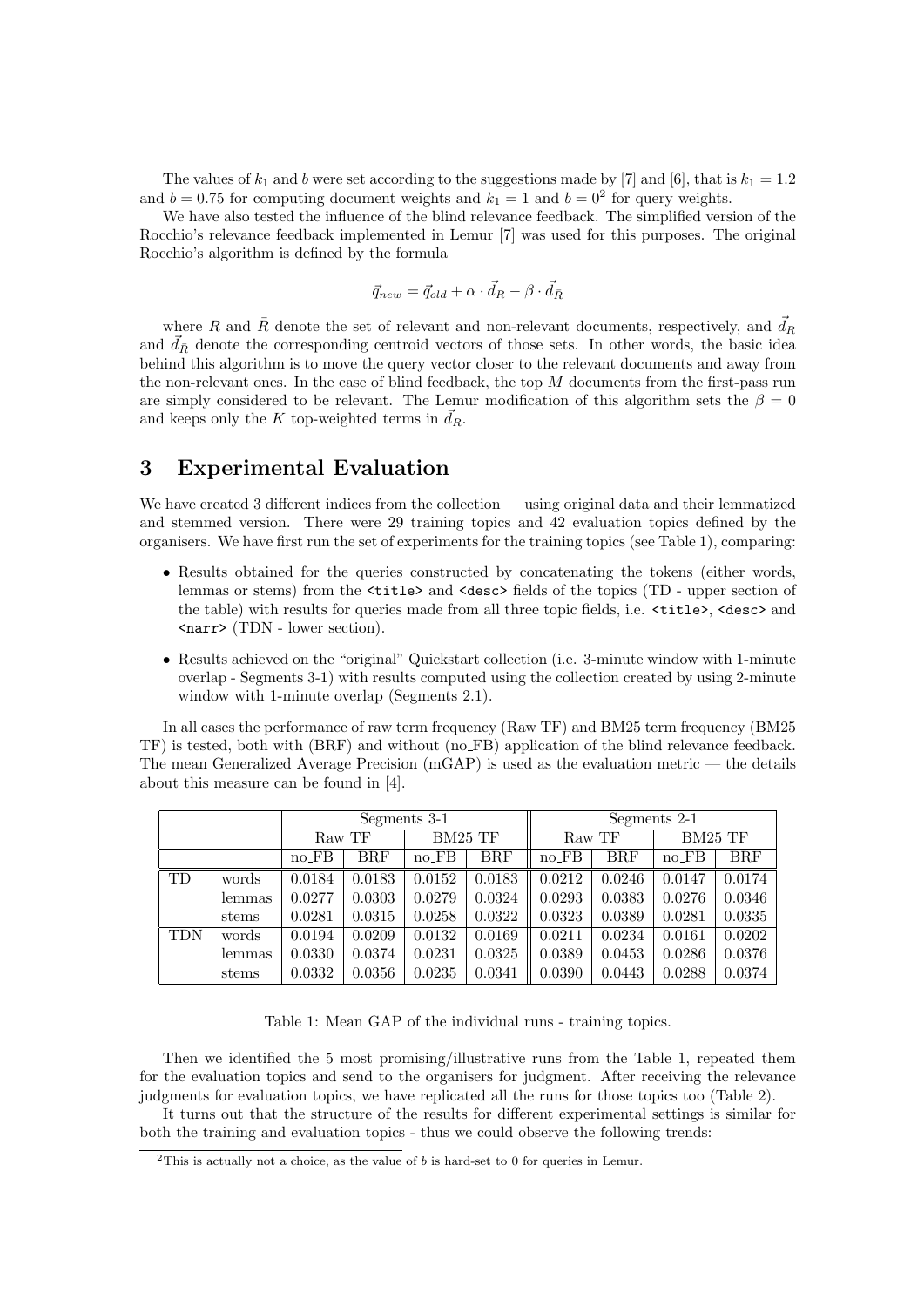|            |        | Segments 3-1 |            |           |            | Segments 2-1 |              |           |        |
|------------|--------|--------------|------------|-----------|------------|--------------|--------------|-----------|--------|
|            |        | Raw TF       |            | BM25 TF   |            | Raw TF       |              | BM25 TF   |        |
|            |        | $no$ $FB$    | <b>BRF</b> | $no$ $FB$ | <b>BRF</b> | $no$ $FB$    | $_{\rm BRF}$ | $no$ $FB$ | BRF    |
| <b>TD</b>  | words  | 0.0105       | 0.0121     | 0.0088    | 0.0121     | 0.0123       | 0.0126       | 0.0097    | 0.0108 |
|            | lemmas | 0.0168       | 0.0189     | 0.0126    | 0.0126     | 0.0183       | 0.0206       | 0.0144    | 0.0133 |
|            | stems  | 0.0188       | 0.0205     | 0.0132    | 0.0161     | 0.0196       | 0.0217       | 0.0157    | 0.0187 |
| <b>TDN</b> | words  | 0.0113       | 0.0142     | 0.0089    | 0.0108     | 0.0141       | 0.0162       | 0.0099    | 0.0125 |
|            | lemmas | 0.0205       | 0.0226     | 0.0114    | 0.0150     | 0.0206       | 0.0254       | 0.0164    | 0.0150 |
|            | stems  | 0.0215       | 0.0215     | 0.0092    | 0.0107     | 0.0218       | 0.0246       | 0.0120    | 0.0125 |

Table 2: Mean GAP of the individual runs - evaluation topics. Bold runs were submitted for official scoring.

- Two minute "documents" seem to perform better than the three minute ones probably the three minute segmentation is too coarse.
- The simplest raw term frequency weighting scheme generally outperforms the more sophisticated BM25 — one possible explanation is that in a standard document retrieval setup the BM25 scheme profits mostly from its length normalization component that is completely unnecessary in our case (remember that our documents all have approximately identical length by design).

The fact that both stemming and lemmatization boost the performance by about the same margin was already observed in the last year's experiments.

# 4 Conclusion

In the CLEF 2007 CL-SR task, we have made just a little step further towards successful searching of Czech spontaneous speech. In order to make a bigger progress, we would need to really take the speech part of the task into account — that is, to use the speech recognizer lattices when searching for the desired information, or even to modify the ASR components so that it will be more likely to produce output useful for IR (for example, enrich the language model with rare named entities that are currently often being misrecognized).

# Acknowledgments

This work was supported by the Grant Agency of the Czech Academy of Sciences project No. 1ET101470416 and the Ministry of Education of the Czech Republic project No. LC536.

# References

- [1] Carnegie Mellon University and the University of Massachusetts. The Lemur Toolkit for Language Modeling and Information Retrieval. (http://www.lemurproject.org/), 2006.
- [2] Jan Hajič. Disambiguation of Rich Inflection. (Computational Morphology of Czech). Karolinum, Prague, 2004.
- [3] Pavel Ircing and Luděk Müller. Benefit of Proper Language Processing for Czech Speech Retrieval in the CL-SR Task at CLEF 2006. In C. Peters, P. Clough, F. Gey, J. Karlgren, B. Magnini, D. Oard, M. de Rijke, and M. Stempfhuber, editors, Evaluation of Multilingual and Multi-modal Information Retrieval - 7th Workshop of the Cross-Language Evaluation Forum, CLEF 2006, Lecture Notes in Computer Science, Alicante, Spain, 2007.